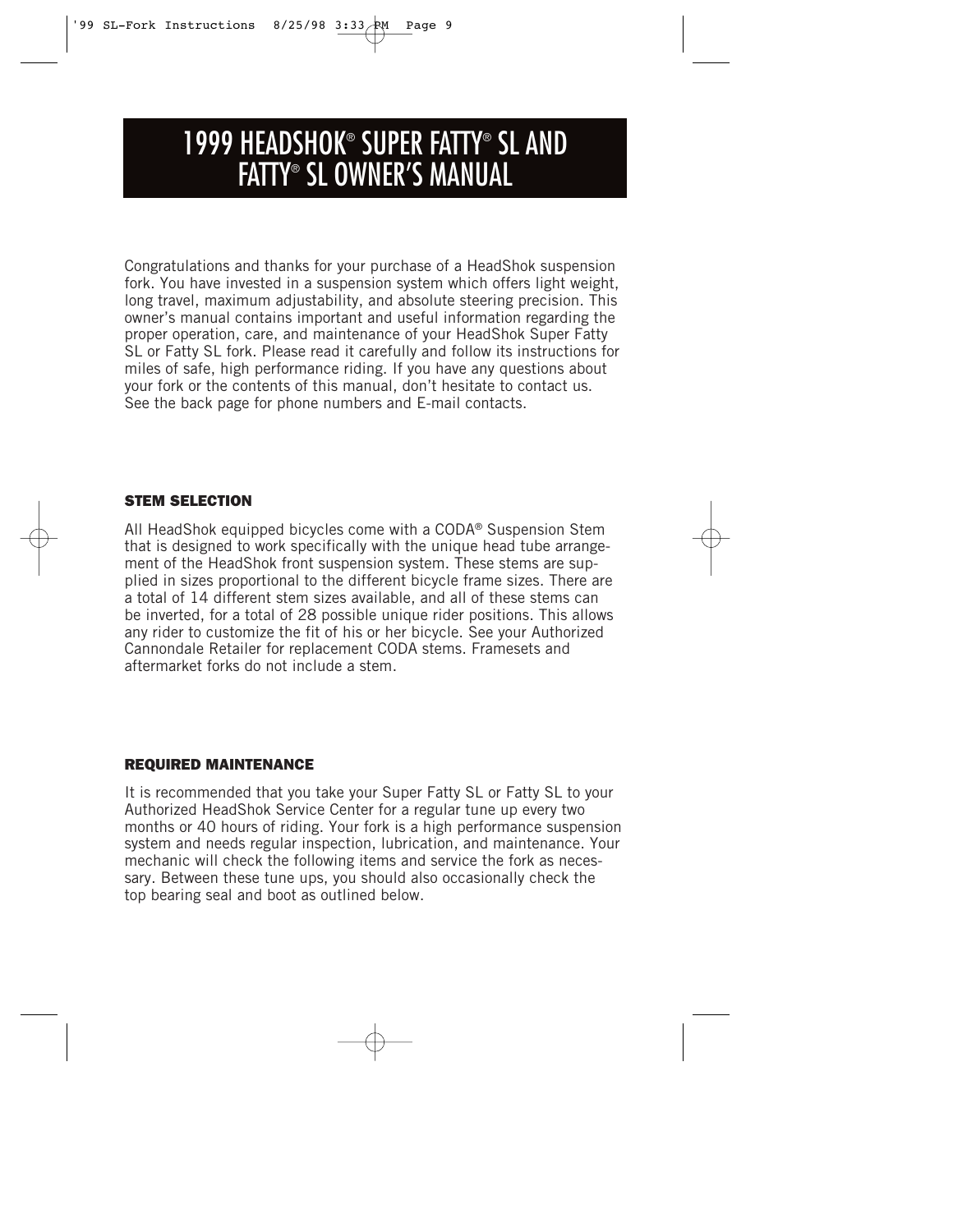# *WARNINGS:*

■ *Any HeadShok fork should be installed and adjusted by a qualified mechanic. Brakes must also be installed and adjusted by a qualified mechanic. (This applies to either cantilevertype or disc brakes.) If the brakes are improperly installed or misadjusted, the bicycle will not be safe to ride. Improper installation, service, or adjustment of the fork or brakes will place the rider in danger of serious injury or death.*

■ *Only use brakes designed to be mounted to existing cantilever bosses or disc brake mount on the fork. Do not attempt to add*  any brake mount or use any brake device that requires adapt*ing the fork's existing brake mounts. Altering or adapting existing brake mounts or installing new brake mounts will void the fork's warranty, and may result in structural failure of the fork. Structural failure of fork will result in loss of control of the bicycle, placing the rider in danger of serious injury or death.*

■ *If the suspension fork ever begins to make "knocking" or "klunking" noises, or if it ever shows an unexplained increase in travel, or looks like it is extended farther than it was originally, stop riding the bike and bring it to a HeadShok dealer for inspection. Possible indications of a problem are:*

- *\* An increase in the fork's extension or travel.*
- *\* A stretched-out fork boot (See below.)*
- *\* A stretched or strained front brake cable.*
- *\* "Knocking" or "klunking" noises coming from fork.*

*If any of the above symptoms manifest themselves and are ignored, the result could be a separation of the fork from the bicycle frame, leading to an accident with risk of serious injury to, or death of the rider.*

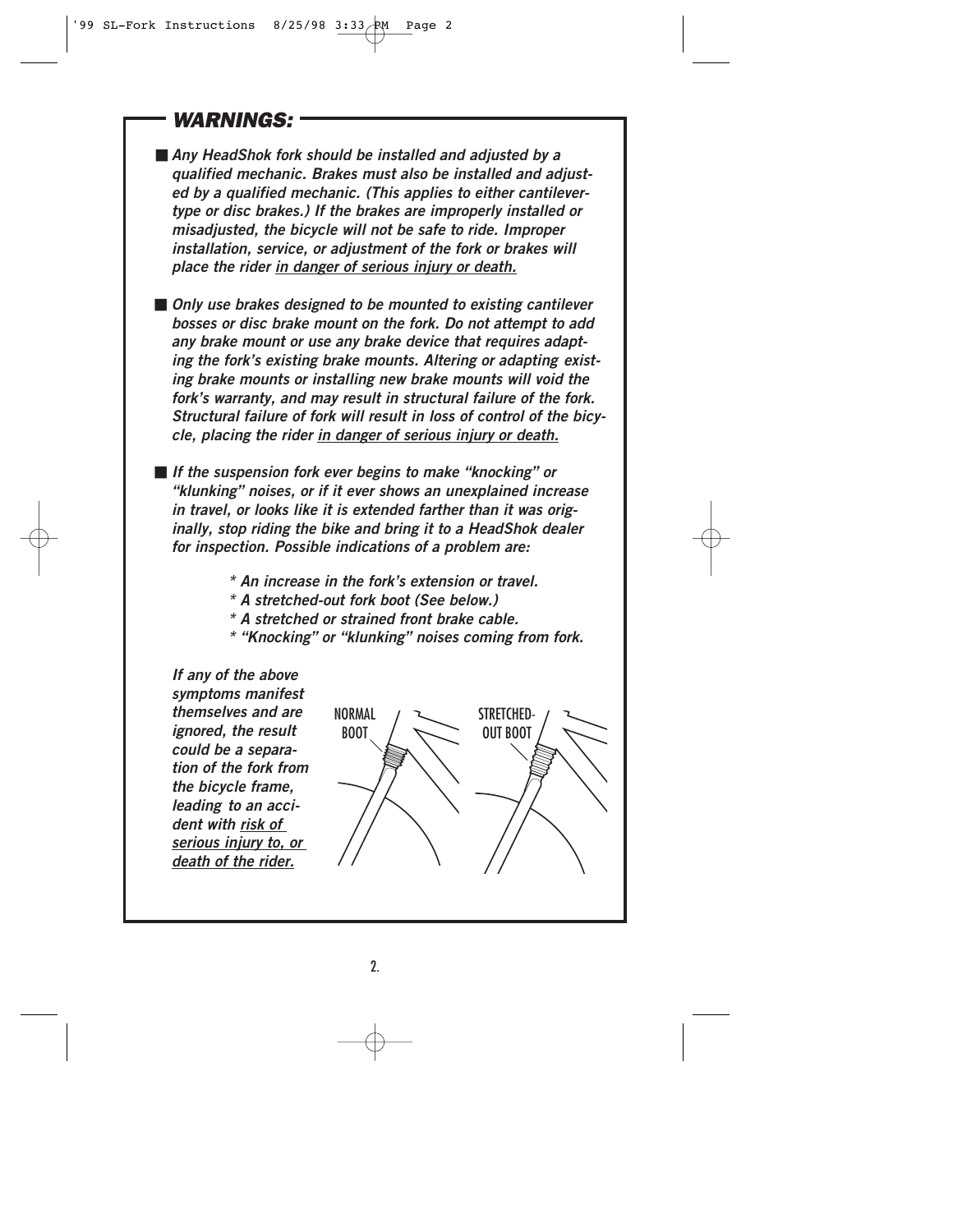HEADSET BEARINGS:

Every few rides, or every time that the bicycle is exposed to water (rain, mud, or washing) a few drops of lightweight oil should be applied to the upper headset bearing seal (located just below the stem.) This seal must be kept lubricated, as it protects the headset cartridge bearings from contamination by water and dirt. Failure to keep the headset bearing seal lubricated will result in premature bearing wear.

## SUSPENSION FORK BOOT:

Frequently inspect the rubber boot at the base of the headtube for tears or cuts which could allow contamination. If the boot is damaged in any way, it must be replaced immediately. Since boot replacement requires the suspension fork be removed from the frame, this job should be performed only by an experienced bicycle mechanic at an Authorized Head-Shok Service Center. Damage to the HeadShok due to contamination by water or dirt will not be covered under warranty.

## HYDRAULIC CARTRIDGE OIL OR SEAL REPLACEMENT:

The oil in the HeadShok hydraulic cartridge should be replaced every 80 hours of riding, or at least once a year. The seals in the cartridge require less frequent attention, and should be replaced every two years or whenever significant oil loss occurs. These procedures require unique tools and substantial expertise and training with hydraulic suspension systems. Therefore, they should be performed only by an experienced mechanic at an Authorized HeadShok Service Center.

## NEEDLE BEARING LUBRICATION:

The needle bearings which provide the smooth travel of the suspension in the HeadShok fork should be lubricated every two months or 40 hours of riding. This procedure requires partial disassembly of the suspension fork, and therefore must be performed only by an experienced bicycle mechanic at an Authorized HeadShok Service Center.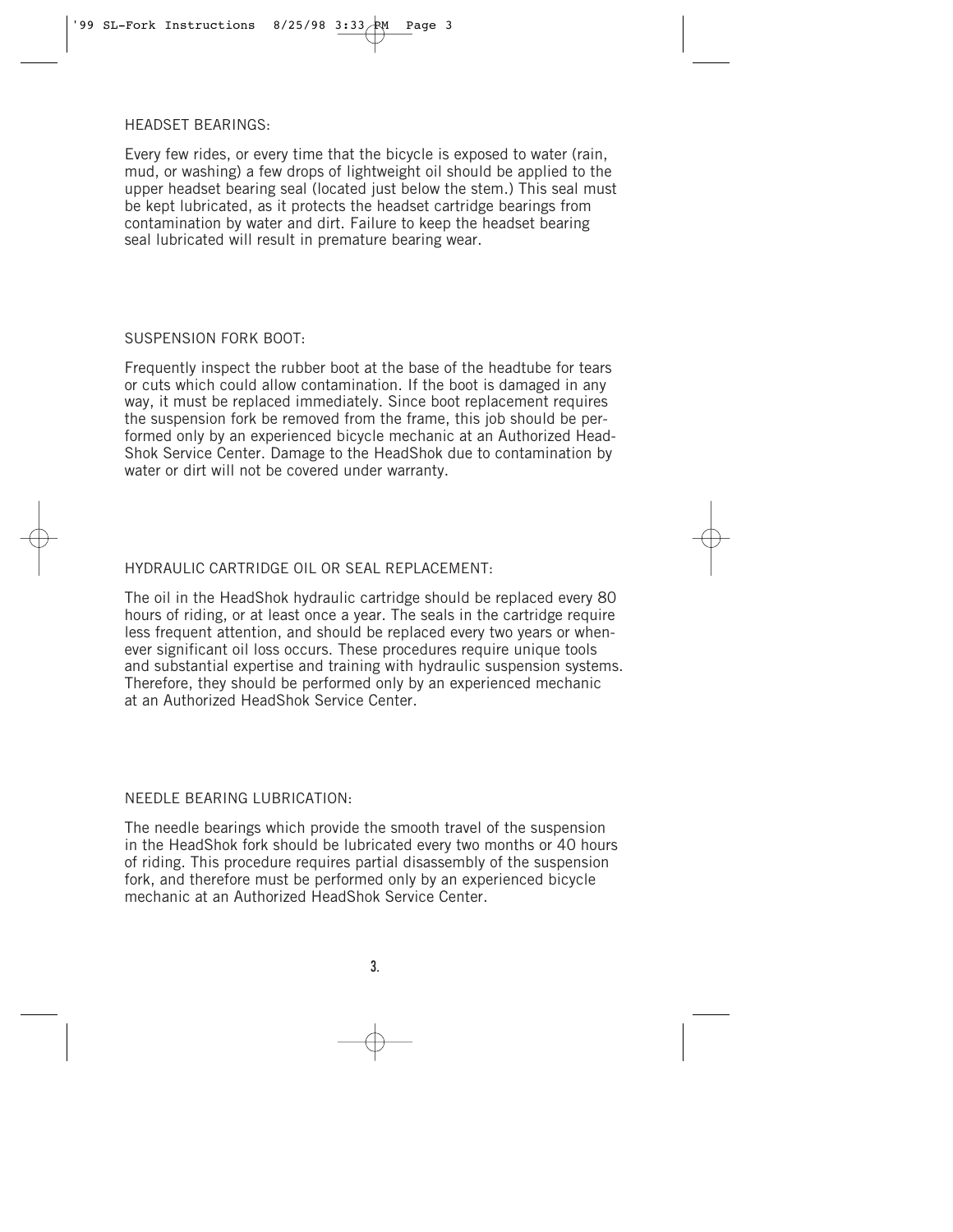## *SUPER FATTY SL*

The Super Fatty SL suspension fork offers 80mm of travel with a pressurized air spring and fully adjustable hydraulic damper cartridge. Damping can be tuned "On-The-Fly" by turning the 5 position Damping Dial™, located atop the handlebar stem.

## *FATTY SL*

Fatty SL suspension forks come equipped with the FT70 cartridge and employs a pressurized air spring and a hydraulic damper cartridge with the 5 position Damping Dial™, located atop the handlebar stem.

#### *INSTALLATION OF THE DAMPING DIAL*

1. With a flathead screwdriver, turn the tuning shaft clockwise to its stop (See Fig. 1.)

2. Place the Damping Dial on the tuning shaft with the ballplunger set into the groove in the top of the fork. Turn the dial all the way clockwise.



3. While pushing down on the Damping Dial, tighten the 3mm Allen set screw (See Fig. 2.) When properly adjusted, the tuning shaft should stop when the damping dial is turned all the way to the right, providing maximum damping. Note that the Super FT80 and FT70 cartridges do not provide lockout of the suspension.

## *PRELOAD ADJUSTMENT*

Before the bike is ridden, the spring preload must be adjusted to suit the weight of the rider. If too much preload is applied, the suspension will be stiff and unresponsive; too little preload and the rider may feel some amount of "bouncing" while climbing or sprinting, and may tend to bottom out the shock (compress to the limit of its travel) on large bumps.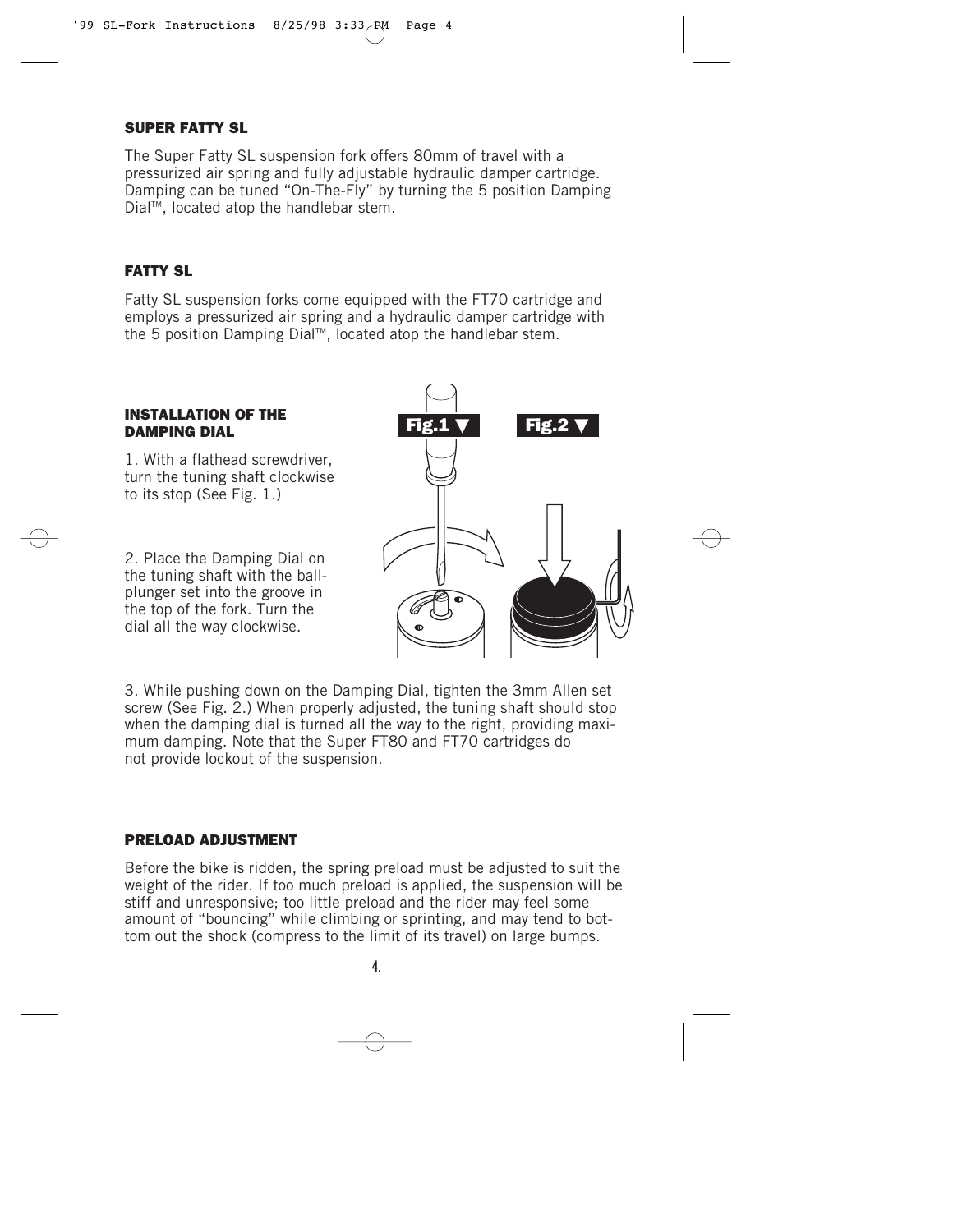Both the Super Fatty SL and Fatty SL use compressed air for a spring, allowing infinite adjustability of the preload by varying the air pressure within the cartridge. Preload adjustment on both models requires a precision suspension air pump with gauge that is capable of delivering at least 150 psi through a Schrader valve. A check valve, quick-disconnect, or valve extension may also be helpful in preventing air loss from the valve as the pump is removed. The maximum preload pressure for the air cartridge is 200 psi.

The following procedure is for initial setup only. We encourage riders to experiment with different preloads to achieve their optimal setting.

1. Remove the front wheel. Thoroughly clean the area underneath the fork crown, then remove the Schrader valve cap (See Fig. 3.)

2. Refer to Fig. 4 to determine the recommended air pressure range based on the rider's weight. Using your suspension pump, add air to the fork according to the chart. Note that Cannondale recommends running the Super Fatty SL in the soft end of the adjustment range to allow more shock sag for full suspension use.



3. Replace the valve cap and the front wheel. Remember to reattach the front brake.

For a more customized setup, use the following the steps.



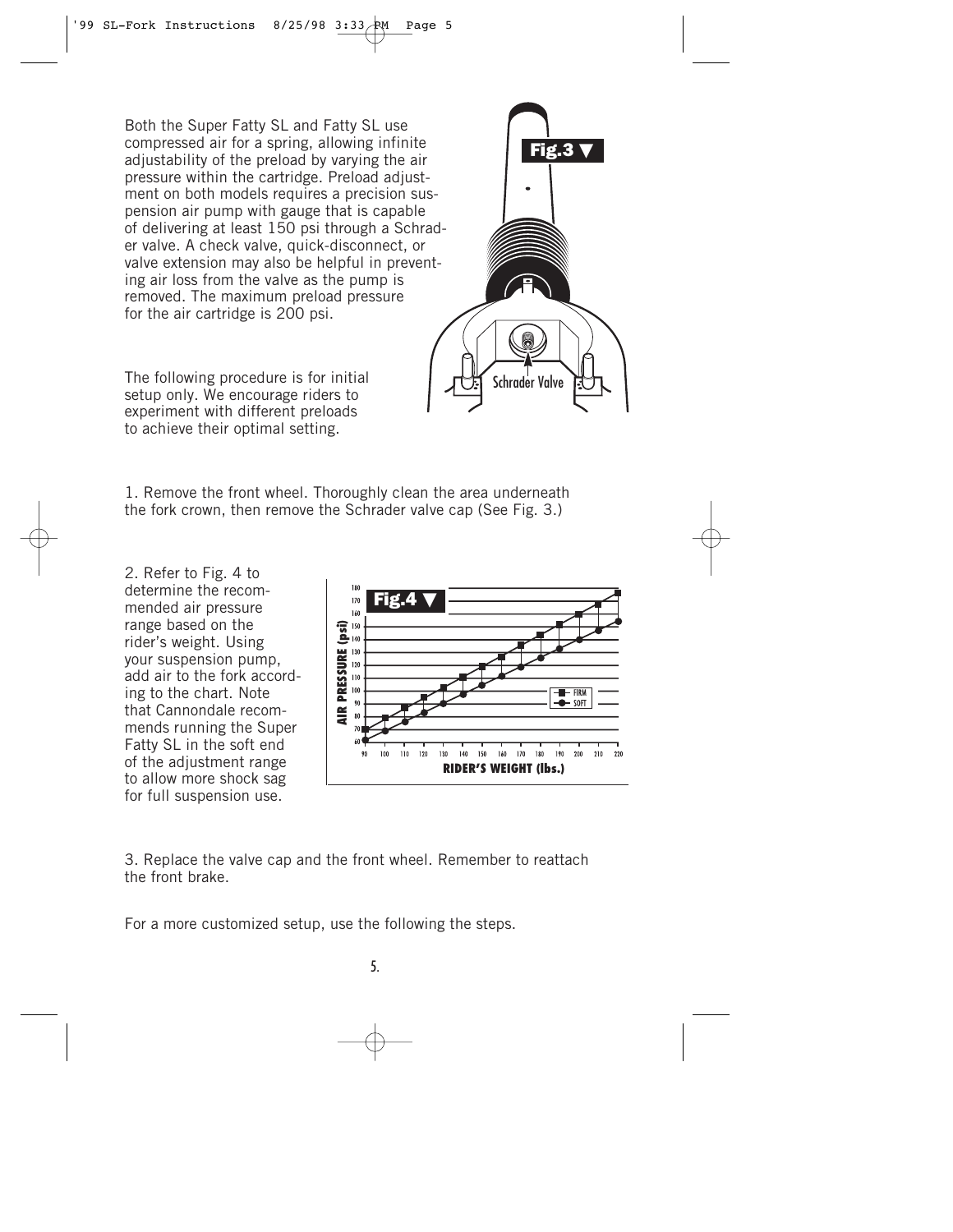4. With the rider off of the bike, measure from the floor to the center of one end of the handlebar with the bicycle standing perfectly upright. Then position the rider on the bike in a seated, natural riding position. With only the rear brake applied and the Damping Dial turned fully counter-clockwise, again measure the distance from the floor to the center of one end of the handlebar.

5. The difference between these measurements is the preload sag. Most riders find the best suspension performance with  $1/16$ " to  $1/8$ " sag compression. Add or remove air from the fork through the Schrader valve until this measurement is achieved. Note pressure setting for future reference.

## *DAMPING ADJUSTMENT*

Damping controls the speed at which the suspension moves. The damping rates of the Super Fatty SL and Fatty SL are adjustable in several ways. The slow-speed (small impact) damping is adjustable by means of the 5 position Damping Dial, located atop the stem. Turning the dial all the way counter-clockwise adjusts the damping to its most open, compliant setting (minimum damping.) Conversely turning the dial clockwise will increase the damping. The Damping Dial is not designed to lock out the suspension action.

*WARNING: Use great care and pay close attention the road or trail in front of you while turning the Damping Dial. Adjusting the fork can be distracting, and it is possible to lose control of the bicycle if your eyes wander from the surface directly in your path. Also remember that your balance and steering control change as soon as your remove one hand from the handlebars, and that your hand is further from the brake lever. If you are at all unsure of your ability to control the bike while adjusting the suspension fork, or if you are on a rough surface or a busy road, please stop before attempting to adjust the fork.*

## CUSTOM TUNING THE HIGH-SPEED DAMPING

High-speed (big impact) compression and rebound damping of the Super Fatty SL and Fatty SL forks are both adjusted by changing valve shims within the cartridge. Since this procedure requires several unique tools and expertise with hydraulic suspension systems, it should only be performed by an experienced bicycle mechanic at an Authorized Head-Shok Service Center. See your dealer for more information regarding the fine tuning of your HeadShok fork.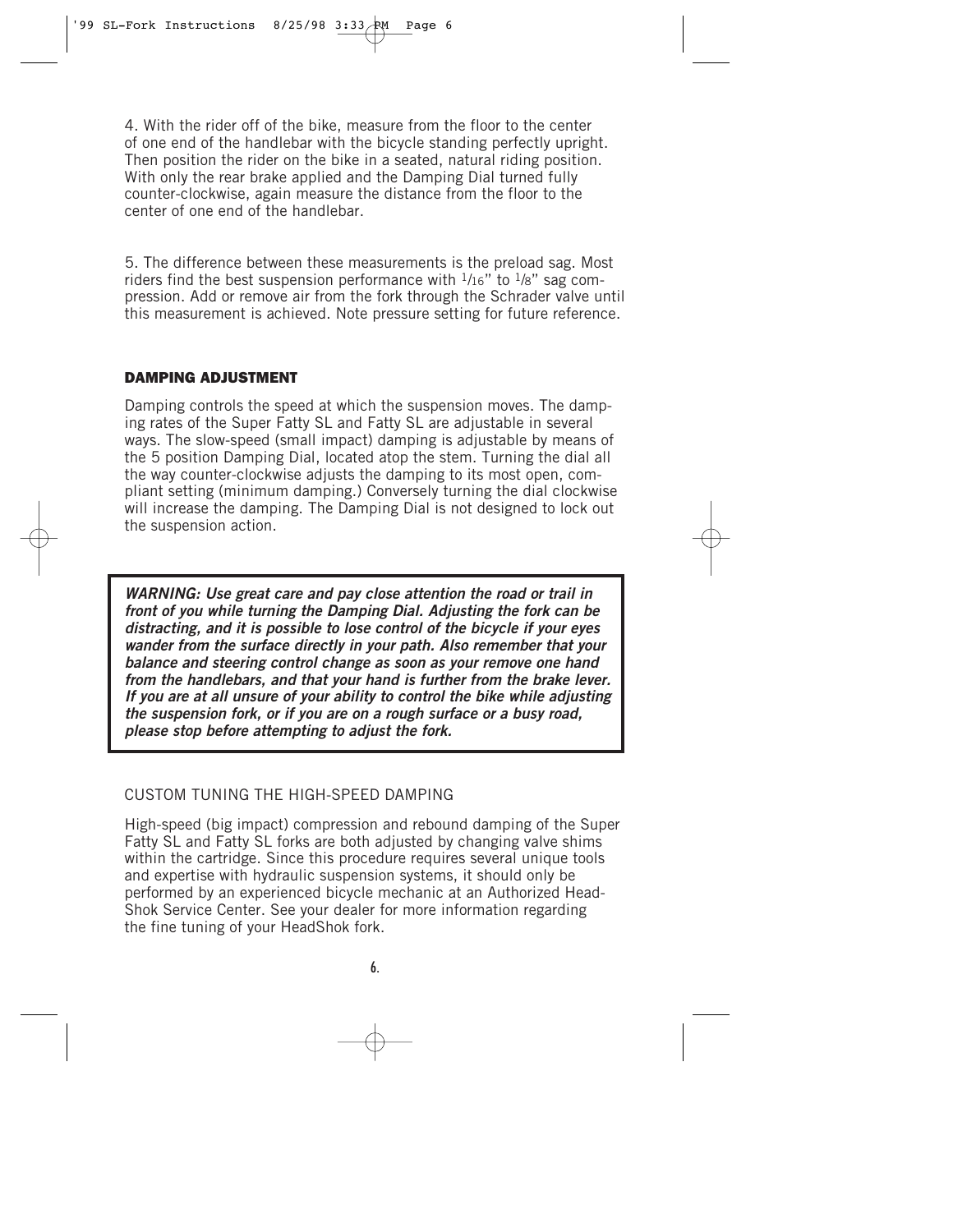# *SUPER FATTY SL* SPECIFICATIONS

| $3.25$ lbs.<br>HeadShok telescoping with 88<br>needle bearings                            |
|-------------------------------------------------------------------------------------------|
| 80 <sub>mm</sub>                                                                          |
| TIG-welded 6061-T6 aluminum,<br>swaged and tapered with                                   |
| Disc Brake mount                                                                          |
| Pressurized air                                                                           |
| FT80 with fully tunable 4<br>circuit damping                                              |
| Preload, shock oil weight, high<br>speed damping shims, low speed<br>damping "On-The-Fly" |
| 5 position for low speed damping<br>control                                               |
|                                                                                           |

## *FATTY SL* SPECIFICATIONS Weight 3.00 lbs.<br>Steerer Tube HeadShol HeadShok telescoping with 88 needle bearings Travel 70mm<br>Blades TIG-we TIG-welded 6061-T6 aluminum, swaged and tapered with Disc Brake mount Spring Pressurized air<br>Damper Cartridge FT70 with fully FT70 with fully tunable 4 circuit damping Adjustments Preload, shock oil weight, high speed damping shims, low speed damping "On-The-Fly" Damping Dial 5 position for low speed damping control